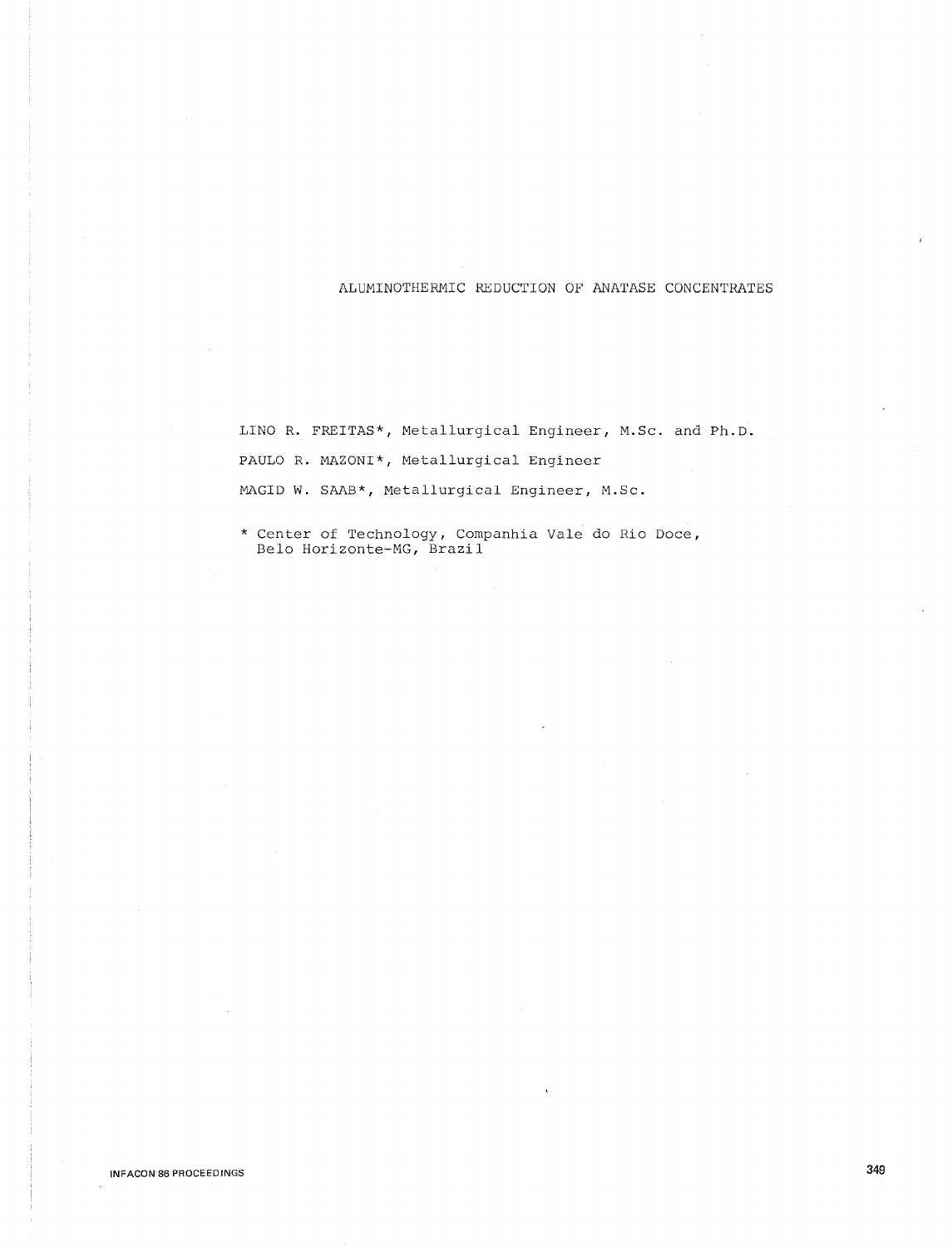### ABSTRACT

The aluminothermic reduction of anatase concentrates (80-86% TiO,), from Tapira-MG, Brazil, has been studied in an open, alumina-lined reactor.

Thermodynamic calculations, as well as the preliminary experiments, indicated that the reaction is not sufficiently exothermic to enable separation of the products. Therefore, additional heat is necessary and a heat booster such as sodium chlorate (NaClO<sub>3</sub>) was employed. It was found that  $NaClO<sub>3</sub>$  additions in excess of 15% of the TiO<sub>2</sub> content in the feed charge were required to obtain good metal/slag separation.

Batch tests with a maximum charge of 15 kg of concentrate were performed and titanium recoveries up to 74% were obtained. The effect of the following variables on the titanium yield was determined: amount of feed charge, amount of fluxes (lime and fluorspar), particle size of reagents and amount of aluminium in excess of the stoichiometric quantity.

Additional tests with Australian rutile and synthetic titanium dioxide as feed materials were performed, with similar results. Also, experiments without boosters, but with external heating were conducted and comparable titanium recoveries were obtained.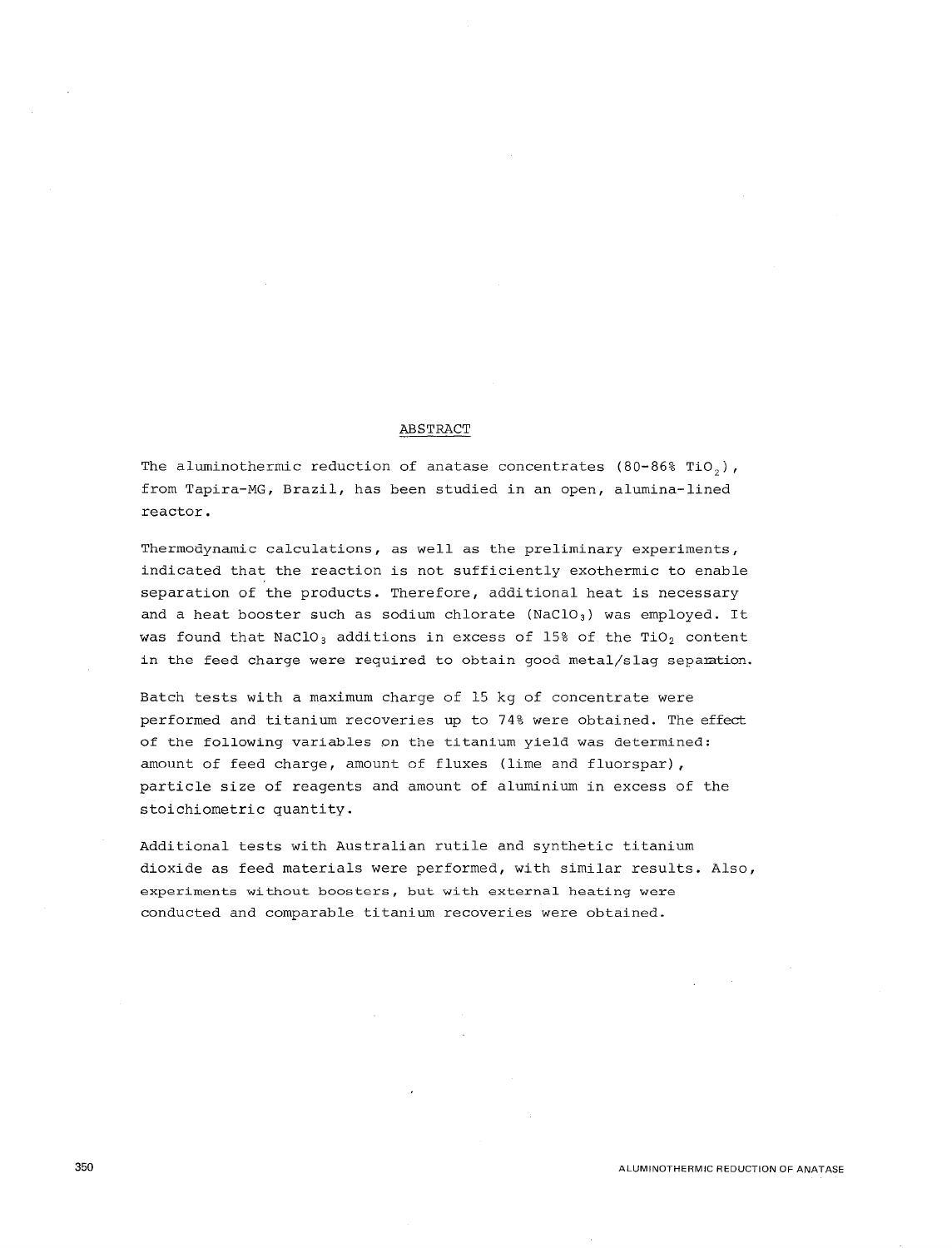# INTRODUCTION

The aluminothermic reduction, also known as production of titanium by aluminothermic the thermite process, is widely used in the reduction, however, is very limited and preparation of ferro-alloys. Presently, Fe-W, Fe-Mo, Fe-Nb and Fe-Ti, among others, are being produced aluminothermically in a commercial scale<sup>1</sup>.

Recently, considerable efforts have been made to develop the aluminothermic reduction route for the production of some refractory metals. In this way, the preparation of vanadium, tantalum, niobium and molybednum from the pure oxides has been the subject of several papers  $2^{-5}$ . In these studies, the crude reduced metal was later submitted to a refining step, such as electron beam melting or molten salt electrolysis. The literature on the

is concerned mainly with pure TiO<sub>2</sub> or rutile  $617$ .

In the work presented here, anatase concentrates from Brazil have been used as a raw material for the aluminothermic process. Initially, some thermodynamic aspects of the process were studied, with an emphasis on the establishment of a heat balance. Later, work was done to select the optimum operating conditions. For comparison, experiments were also undertaken using concentrated Australian rutile and pure  $TiO<sub>2</sub>$ . Finally, tests were carried out using external heating to enhance the aluminothermic process.

## THERMODYNAMIC ASPECTS

### General

The aluminothermic reduction can be expressed by the following reaction, where M represents the metal of interest:

 $MO_2$  + 4/3 Al = M + 2/3 Al<sub>2</sub> O<sub>3</sub>

Ideally, the heat evolved by this reaction is sufficient to produce molten, low viscosity metal and slag for a period long enough to allow the denser metal to separate from the slag and to sink to the bottom of the melt.

Several means of enhancing the alumino-

### Heat Balance

The main objective of the heat balance presented in this section is to estimate the maximum temperature  $(T_{MAX})$  achieved by a system containing anatase ore, aluminium, sodium chlorate and lime. Naturally, this

thermic reduction can be employed. If the heat of reaction is insufficient to produce good metal-slag separation, thermal boosters such as  $KNO<sub>3</sub>$ ,  $NANO<sub>3</sub>$ ,  $KClO<sub>3</sub>$  or NaClO<sub>3</sub> can be used. The reaction of these substances with aluminium is sufficiently exothermic to compensate for the heat defficiency of the system. In addition, the melting point of the alumina reaction product may be decreased by the use of fluxes, lime and fluorspar being the most commonly employed.

estimation of  $T_{MAX}$  has some limitations, which are decribed below:

- the anatase ore is far more complex than a simple mixture of the oxide components - there is lack of thermodynamic data for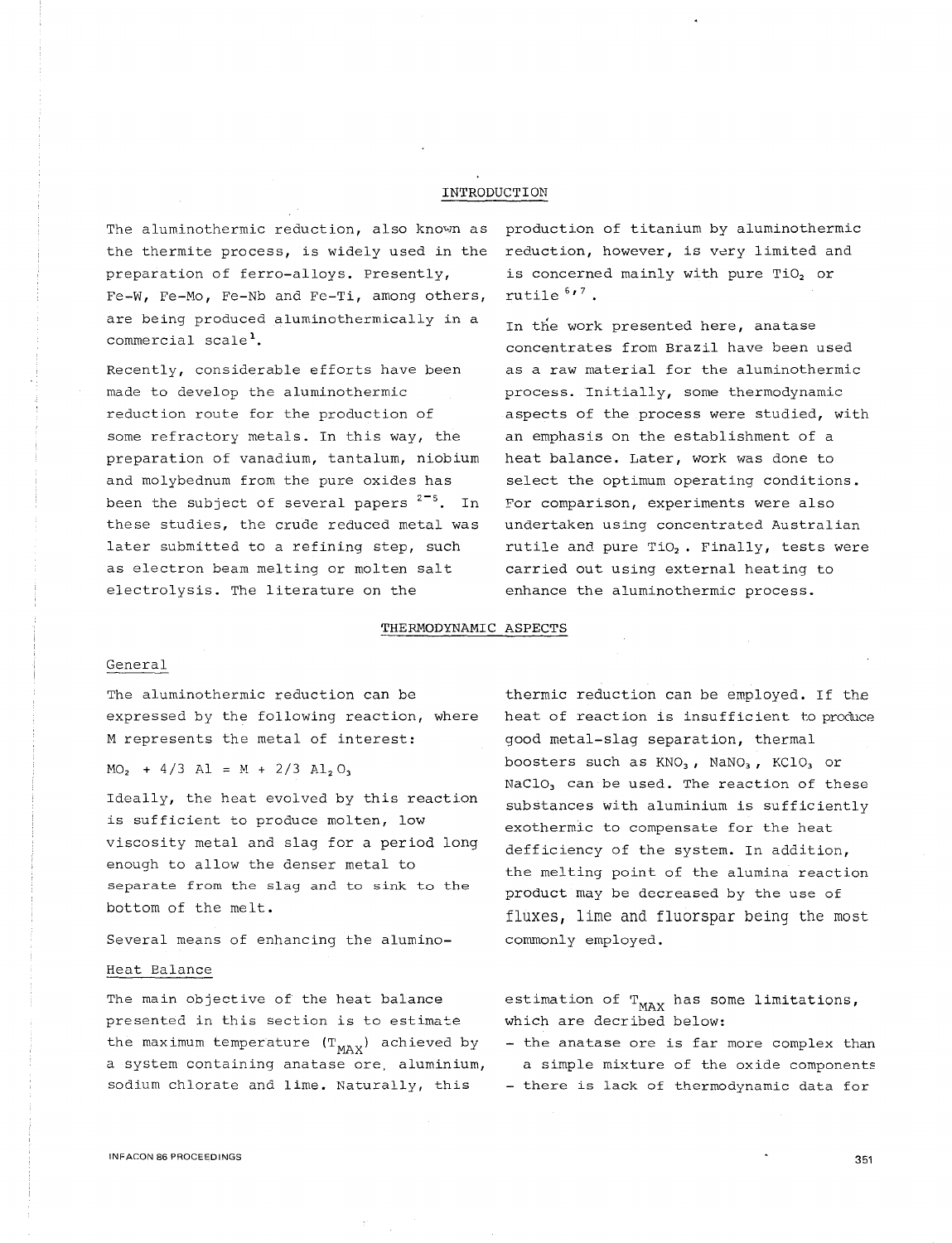the heat of formation of the alloy and the slag

- the difficulties of establishing the heat losses

In performing the calculations, the following assumptions have been made, some of which from data obtained in our preliminary experiments:

- a fixed excess of 10 wt% of the aluminium necessary for both the reduction of the concentrate and for the reaction with sodium chlorate is used
- the concentrate is assumed to contain 85% TiO<sub>2</sub> and 7.5% Fe<sub>2</sub>O<sub>3</sub>. The alloy and slag compositions obtained depend upon the amount of lime and sodium chlorate used
- $-70$ % of the TiO<sub>2</sub> in the concentrate is reduced to Ti; the remainder is reduced to TiO, entering the slag
- 75% of the iron oxide is reduced to Fe; the remaining  $Fe<sub>2</sub>O<sub>3</sub>$  is contained in the slag
- any lime added combines with alumina to form the compound  $CaO.2Al<sub>2</sub>O<sub>3</sub>$ , which remains in the slag.

The reactions considered are:

| $3 TiO2 + 4 Al = 3 Ti + 2 Al2O3$                                      | - (1) |
|-----------------------------------------------------------------------|-------|
| $-3$ TiQ <sub>2</sub> + 2 Al = 3 TiO + Al <sub>2</sub> O <sub>3</sub> | (2)   |
| $Fe_2O_3 + 2 Al = 2 Fe + Al_2O_3$                                     | (3)   |
| CaO + 2 $\text{Al}_2\text{O}_3$ = CaO. $2\text{Al}_2\text{O}_3$       | (4)   |
| $NaClO_1 + 2 Al = NaCl + Al_2O_3$                                     | (5)   |

Thermodynamic data for reactions (1) to (4), as well as heat capacities for all substances, have been taken from the work of Kelley<sup>8</sup>. The enthalpy change for reaction (5) was obtained from  $Pertect$ <sup>9</sup>. Calculations are schematically presented in Table 1.

|  |  |  |  |  |  |  | TABLE 1 - HEAT BALANCE FOR THE ALUMINOTHERMIC REDUCTION OF ANATASE |  |  |  |
|--|--|--|--|--|--|--|--------------------------------------------------------------------|--|--|--|
|--|--|--|--|--|--|--|--------------------------------------------------------------------|--|--|--|

| INPUT                                   | OUTPUT                               |
|-----------------------------------------|--------------------------------------|
| $E_1$ = heat of the reduction reactions | $S_1$ = heat content of the alloy    |
| $E_2$ = heat of formation of the slag   | $S_2$ = heat content of the slag     |
| $E_3$ = heat of formation of the alloy  | $S_3$ = heat content of gaseous NaCl |
| $E_+$ = heat of reaction with NaClO,    | $S_+$ = heat losses                  |

Since  $E_3$  is expected to be small and no data are available, its value has been neglected. As for the heat losses, they were assumed to account for 30% of the heat input  $(S_4=0.3\Sigma E_i)$ . Setting input = output, after some algebric manipulation, an equation of the type is derived,

$$
\beta T_{MAX}^{3} + \delta T_{MAX}^{2} - \alpha T_{MAX} + \gamma = 0
$$

where the parameters  $\alpha$ ,  $\beta$ ,  $\gamma$  and  $\delta$  depend on the amounts of lime and sodium chlorate used and  $T_{MAX}$  is the maximum temperature achieved during reduction. This equation can be numerically solved for  $T_{MAX}$  and results for fixed amounts of CaO and NaClO, are summarized in Table 2. The parameter

%NaClO<sub>3</sub> represents the ratio NaClO<sub>3</sub>/TiO<sub>2</sub> in the feed charge, while %Cao is the ratio Cao/total aluminium charged. Taking into account the results from Table 2 and considering the range 1700-1800<sup>O</sup>C for the melting point of the slag<sup>10</sup> - which contains  $60-70$  wt%  $Al_2O_3$ , from mass balance calculations - as the temperature constraint for metal-slag separation, it can be seen that additions of  $NaClO<sub>3</sub>$  in excess of 15% are necessary to enable recovery of the products. Lime additions lower somewhat the values of  $T_{MAX}$ , acting in this case as a diluent.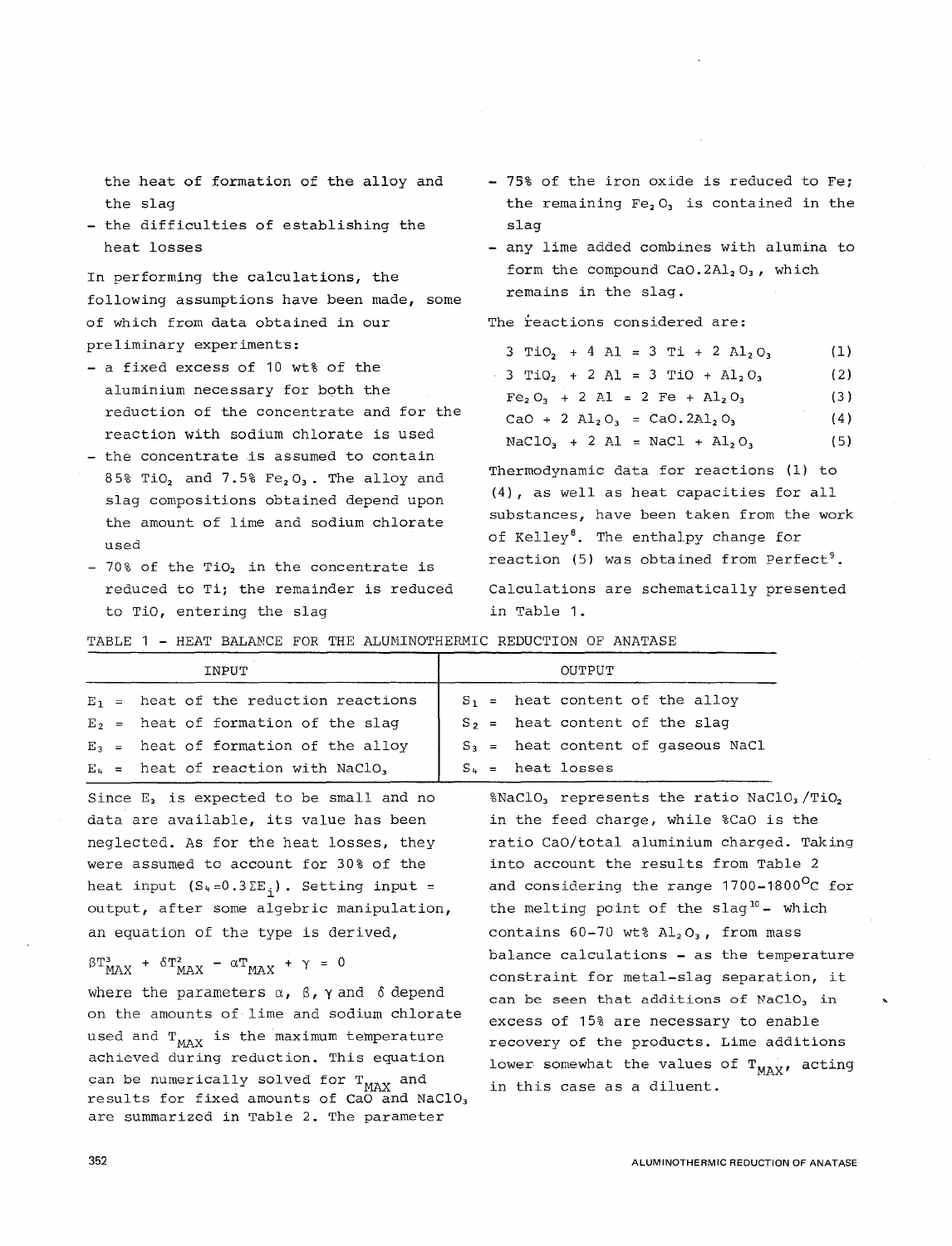TABLE 2 - MAXIMUM TEMPERATURE  $(^{\circ}C)$  for the aluminothermic reduction of anatase

| %NaClO,<br>8CaO | $10^{\circ}$ | 15   | 20   | 25   | 30   | 35   |
|-----------------|--------------|------|------|------|------|------|
| 0               | 1552         | 1776 | 1978 | 2161 | 2329 | 2482 |
| 10              | 1520         | 1739 | 1937 | 2116 | 2281 | 2431 |
| 20              | 1490         | 1704 | 1897 | 2073 | 2234 | 2382 |
| 30              | 1460         | 1670 | 1860 | 2032 | 2190 | 2334 |
| 40              | 1432         | 1638 | 1824 | 1993 | 2147 | 2289 |

# EXPERIMENTAL

Different anatase concentrate samples were supplied by CVRD concentration pilot-plant in Tapira-MG, Brazil. In most experiments, fine intermediate concentrates were used and their chemical composition is indicated in Table 3.

The atomized aluminium powders tested were commercial grades (99.8% Al), supplied by ALCOA, Brazil and differed primarily in

particle size distribution. Comparisons were made on the basis of the mean particle diameter, calculated from screen analysis provided by ALCOA. Other reagents such as sodium chlorate (NaClO3), lime (CaO) and fluorspar  $(CaF_2)$ , obtained from local suppliers, were of technical grade.

 $\mathcal{O}(\mathcal{O}(\log n))$  . The set of  $\mathcal{O}(\log n)$ 

TABLE 3 - CHEMICAL COMPOSITION OF ANATASE CONCENTRATES

| COMPOUND        | TiO,          | Fe, O,                        | Al, O, | SiO,        | RE, O,     | Nb, O,      |
|-----------------|---------------|-------------------------------|--------|-------------|------------|-------------|
| WT <sub>8</sub> | $83.0 - 86.5$ | $5.0-7.5$   2.0-2.5   1.5-2.5 |        | $1.0 - 1.5$ | $.0 - 2.0$ | $0.5 - 0.8$ |

\* RE = rare earth oxides, mainly Ce and La

For the open reductions, a mild steel reactor, 110 cm high, 45 cm diameter, lined with high-alumina bricks was employed. In each test, the reactor was placed on the top of a lined circular pit, which was previously prepared in a slag bed, made of slag from previous tests see Figure 1 .

The reactantswere mixed intimately in a V-shaped rotating mixer for 20 minutes and charged into the lined reactor. A typical charge is as follows: Anatase concentrate: 8.0 kg Aluminium powder: 4.6 kg Sodium chlorate: 2.3 kg

Calcined lime: 1.4 kg Fluorspar: 0.7 kg

The aluminothermic reduction was initiated by pouring a few drops of glycerin onto a small amount of potassium permanganate placed on top of the charge surface. Soon afterwards the main spontaneous reaction got started, lasting for about 1-2 minutes. Immediatly after the reaction was completed, the reactor was lifted, allowing the molten slag to flow over the slag bed. The resulting titanium-rich alloy is collected beneath a thin layer of slag, after several hours of cooling to room temperature.

INFACON 86 PROCEEDINGS

353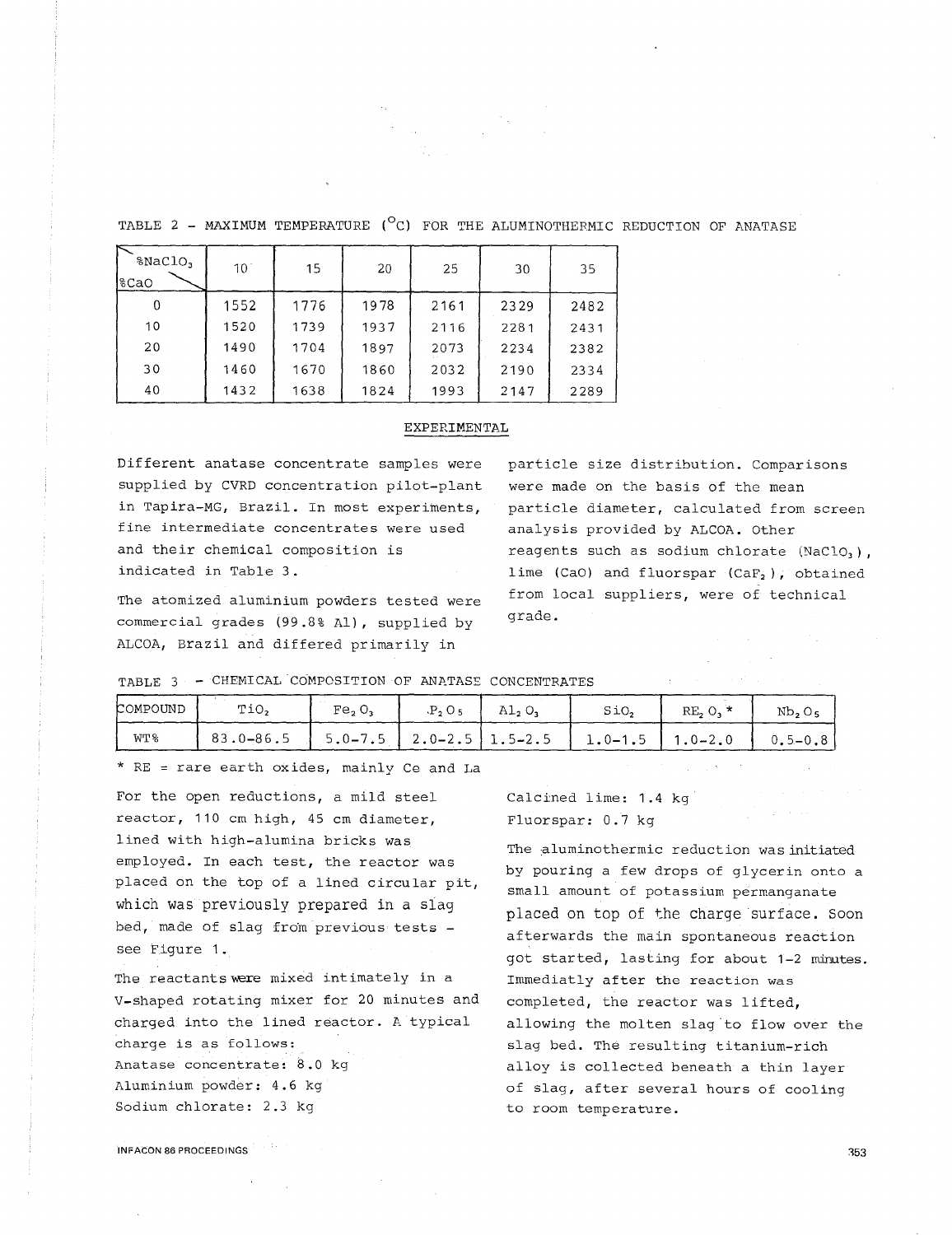

FIGURE 1 - OPEN ALUMINOTHERMIC EQUIPMENT

Tests in which external heating was used were conducted in a RUHSTRAT, type HTR-32, electrical furnace, 60 KVA, 3 phase, with graphite resistors, capable of achieving up to 3000°C. In each test, the furnace was heated to about  $1200^{\circ}$ C, under argon atmosphere. The argon flow was then stopped and the reaction charge carefully introduced inside a 30 cm high, 7 cm OD, high-magnesia crucible, kept inside the reaction chamber. The reaction charge consisted of approximately  $400q$  mixed reactants - ore,

aluminium powder and fluxes - held inside a thin aluminium foil. Once the argon flow was resumed, the furnace temperature was rapidly increased above 1800<sup>o</sup>C, and kept at this level for at least half an hour. It was observed that tne thermite reaction was initiated when the charge temperature reached about 700°c. Reaction products were collected after several hours of cooling to room temperature, again under argon flow.

# OPEN REDUCTIONS WITH ANATASE ORE

As stated previously, the aluminothermic reduction of anatase concentrates yields a titanium-rich alloy and a slag, which contains a mixture of aluminium, calcium and lower titanium oxides. The composition range of the products obtained is indicated in Table 4.

X-ray diffraction analysis on the Ti-rich alloy samples indicated the presence of the following metallic phases, in variable proportions:  $\text{AITi}_2$ ,  $\text{AITi}_3$ , Ti and Fe<sub>2</sub> Ti.

In addition,  $Al_2O_3$  was also identified in metallic samples, indicating that a major part of the Al contained in the alloy is actually present as  $Al_2O_3$ . The main phases identified in slag samples were  $CaO.2Al<sub>2</sub>O<sub>3</sub>$ ,  $3CaO.5Al<sub>2</sub>O<sub>3</sub>$  and  $Al<sub>2</sub>O<sub>3</sub>$ . It is noteworthy that TiO<sub>2</sub> was only detected in slag samples after prolonged heating to  $1000^{\circ}$ C, further confirming that titanium is present in the slag as amourphous titanium sub-oxides.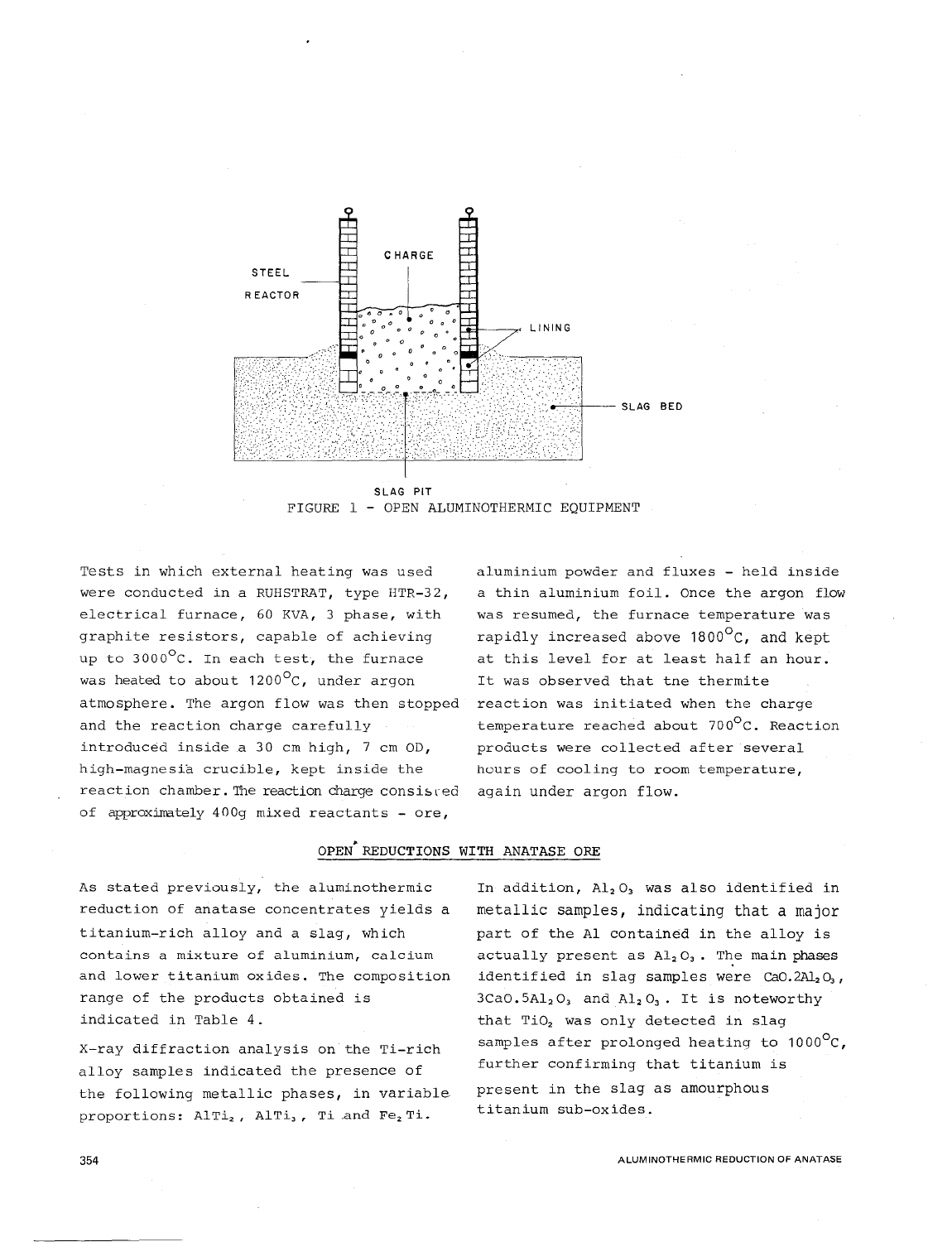|     | METAL                               | <b>SLAG</b>                                                |  |  |  |
|-----|-------------------------------------|------------------------------------------------------------|--|--|--|
|     | $Ti: 57.0 - 72.0$<br>$AI: 5.5-20.0$ | $\mathrm{Al}_2\mathrm{O}_3: 51.0-65.0$<br>CaO : $6.0-20.0$ |  |  |  |
|     | $Fe: 5.5-20.0$                      | $TiO$ : 7.0-20.0                                           |  |  |  |
| Si: | $1.0 - 3.0$                         | $Fe_2O_3$ : 1.0 - 3.5                                      |  |  |  |
|     | $P: 0.7 - 2.3$                      | $SIO, : 0.5 - 2.0$                                         |  |  |  |
|     | $Nb: 0.7 - 1.2$                     | CeO <sub>2</sub> : $0.35-0.45$                             |  |  |  |
|     |                                     | $La_2O_3: 0.20-0.45$                                       |  |  |  |

REACTION PRODUCTS (WT%)

TABLE 4 - COMPOSITION RANGE OF THE

An extensive series of reduction experiments was undertaken, holding all parameters but one constant. Variables included charge size, lime, sodium chlorate and fluorspar quantity, amount of aluminium in excess of the stoichiometric quantity and particle size of reagents.

The titanium recovery is calculated as follows:

 $R_{T_i}$  (%) =  $\begin{vmatrix} (alloy \text{ weight}) (Ti \text{ cont.in alloy}) / \\ (Ti \text{ content in charge}) \end{vmatrix}$  x 100

This recovery was found to be dependent on the volume occupied by the reaction charge inside the aluminothermic furnace. This is indicated in Figure 2, which shows results of a series of experiments using variable amounts of concentrate in the charge, keeping the same proportions of Al, Cao, NaClO<sub>3</sub> and CaF<sub>2</sub>. It was observed that the maximum titanium yield was obtained with a charge of 16.6 kg, containing 8 kg of anatase. From this charge, approximately 3.9 kg of alloy were recovered and in subsequent tests the same amount of concentrate was employed.

With small charges, the heat losses are high, due to the great surface area to volume ratio of the charge. With bigger charges, however, the amount of material expelled from the furnace becomes significant, causing the recovery again to decrease.



OF THE WEIGHT OF CONCENTRATE IN THE CHARGE

Figures 3 and 4 show the influence of lime and fluorspar additions on the titanium recovery. The behaviour of both fluxes is similar, since an optimum range of addition was found to occur. As stated before, fluxes improve metal-slag separation by reducing the melting point of the slag and thus usually the viscosity at a given temperature. High amount of fluxes, however, lower the maximum temperature reached by the system, since some of the heat generated during reduction must be used to raise both CaO and CaF<sub>2</sub> temperature, which in turn provokes a decrease in recovery.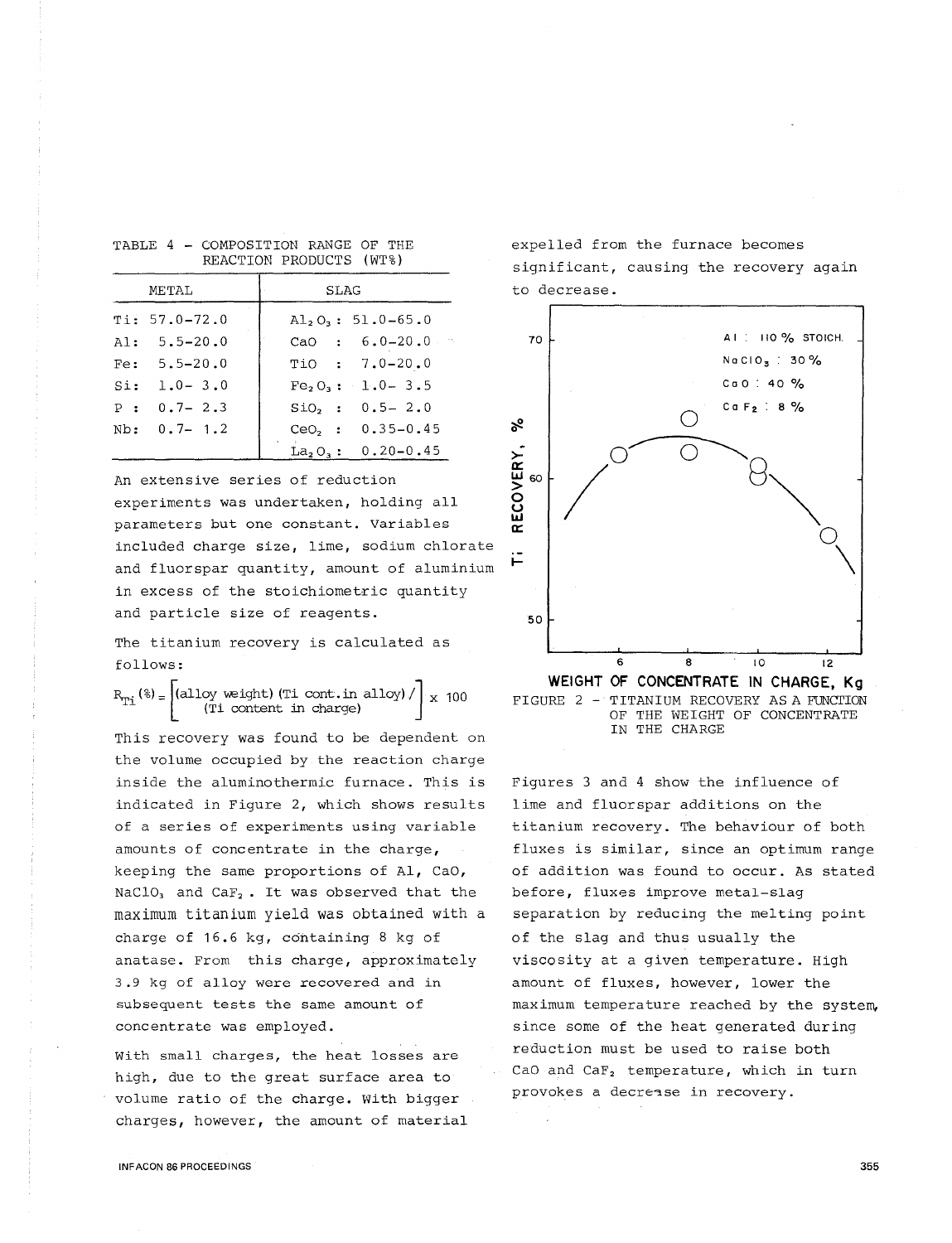

FIGURE 3 - TITANIUM RECOVERY AS A FUNCTION OF LIME ADDITIONS



 $\tt{FIGURE 4 - TITANIUM RECOVERY AS A FUNCTION OF FLUORSPAR ADDITIONS}$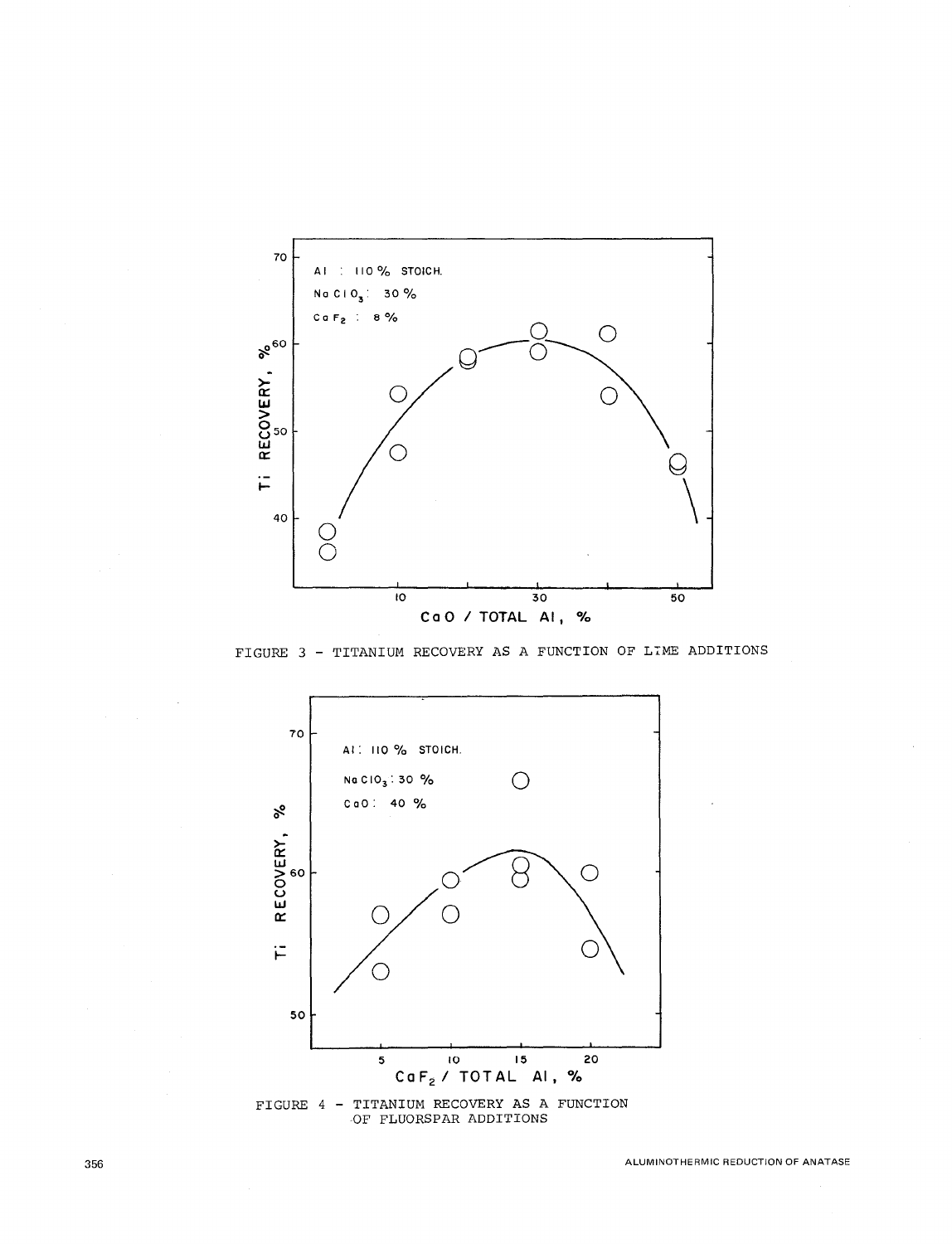Preliminary experiments showed that no metal-slag separation occurs with sodium chlorate additions below 15% of the total TiO<sub>2</sub> in the reaction charge, confirming the results from the heat balance previously presented. Within the 20-3 5% range, a maximum titanium recovery was observed using  $25\frac{8}{100}$  MaClO<sub>3</sub>, as indicated in Figure 5. This result can be explained on the basis of the following arguments. With low NaClO<sub>3</sub> additions, the amount of heat generated during reduction is insufficient to enable separation of the products. On the other hand, when too much  $NaClO<sub>3</sub>$  is present, the reaction is very violent,with intense agitation of the molten products, with a consequent hindering effect on alloy recovery.

The effect of the amount of aluminium in the reaction charge is indicated in Figure 6. It can be seen that yields increase linearly with aluminium additions, although some seater in the data occured. This result was expected, as an excess of reductant shifts the equilibrium of the aluminothermic reaction towards the products size, thus increasing the recovery. The Al content inthe alloy product, however, also increases, reaching about 20 wt% when the amount of aluminium employed is 50% in excess of the stoichiometric, as shown in Figure 7. Since aluminium is a very expensive reagent, the choice of the reductant quantity will represent a compromise between the additional titanium recovery and the consequent aluminium impurification of the final product. We estimate that a 10% excess of aluminium over the stoichiometric, yielding an alloy containing 8-10% Al is probably the best choice. This amount was adopted in subsequent tests.

The titanium recovery was also found to be dependent on particle size of reagents, as indicated in the data of Figure 8. In these experiments, the particle size of the anatase concentrate and aluminium was simultaneously varied in the 44-210µ range, while other additives (NaClO<sub>3</sub>, CaO and CaF<sub>2</sub> ) were used as received. Figure 8 also presents results from a series of tests (indicated by the  $\triangle$  symbol), in which the mean particle size of the anatase concentrate was 9µ, corresponding to results previously presented - see Figure 6. In these tests, the aluminium powder fineness was 44µ, which is the minimum available size of the Al powder-ALCOA no. 101. As particle size varies, there is a maximum yield near 68% at the 40-60µ range. Thereafter, increases in both Al and concentrate granulometry cause the recovery to progressively fall below 60%. There was some evidence that this drop in recovery was not straight, but rather cyclic, more experiments being needed, however, to precisely establish the shape of the curve. For the tests in which finer ore was used, the big difference between Al and concentrate size can be accounted for the low recoveries observed.

In a final series of experiments, the reactor case was left in place overnight, after the reduction, so that the products could cool slowly and freeze. In this series, using the experimental conditions which provided maximum yields (Figures 2-8), 4.0-4.3 kg of alloys containing 70-72% Ti were collected, corresponding to a titanium recovery of 70-74%, which represents a major improvement in the process.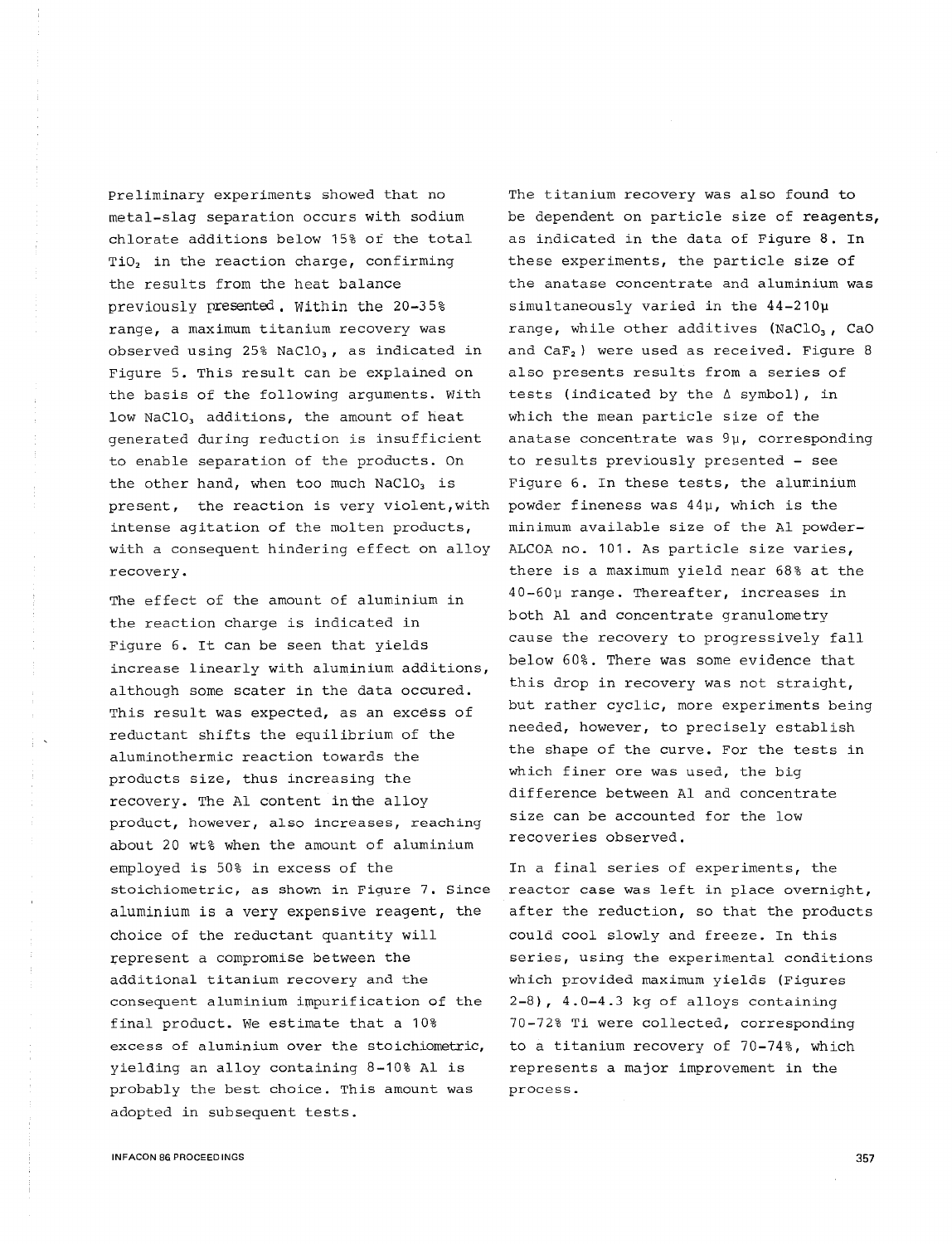

FIGURE 5 - TITANIUM RECOVERY AS A FUNCTION<br>OF SODIUM CHLORATE ADDITIONS



 $\tt{FIGURE 6 - EFFECT OF ALUMINIUM QUANTITY IN THE  
CHARGE ON THE TITANIUM RECOVERY}$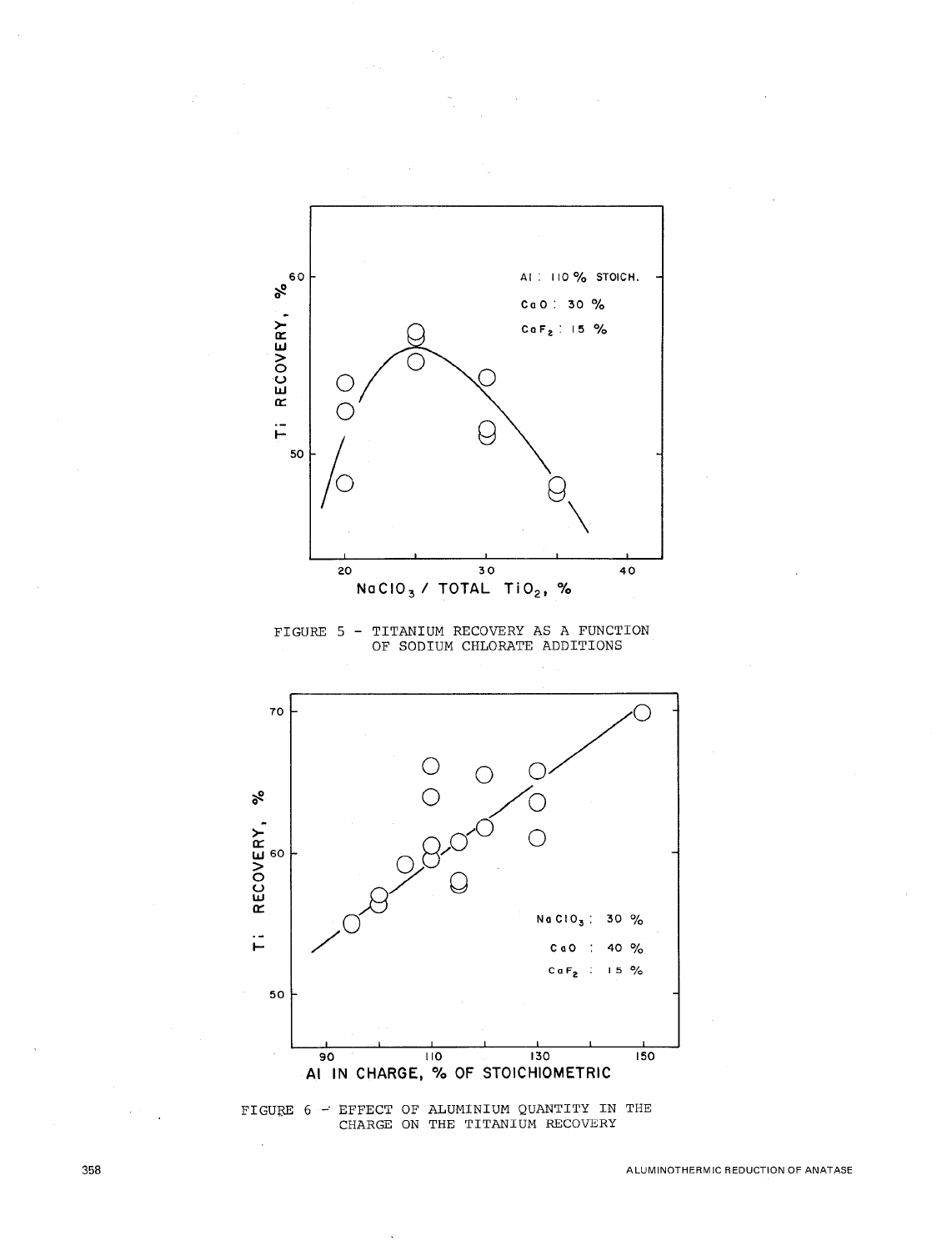

FIGURE 7 - EFFECT OF ALUMINIUM QUANTITY IN THE CHARGE ON THE A1 CONTENT OF THE ALLOY PRODUCT



 $\tt FIGURE 8 - EFFECT OF PARTICLE SIZE OF REAGENTS  
ON THE TITANIUM RECOVERY$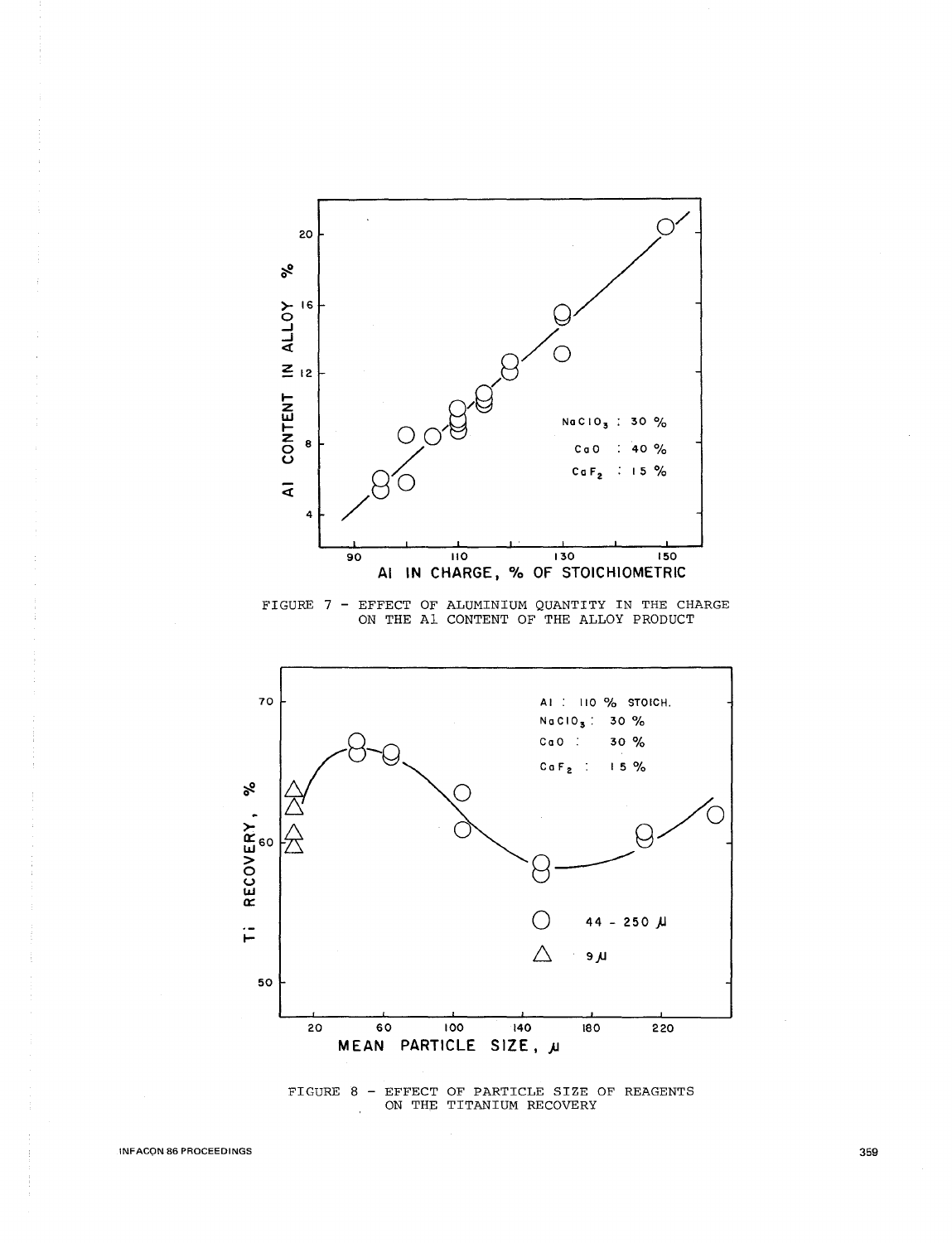## ADDITIONAL TESTS

During the open reduction program, some important questions related to technical and economical aspects of the aluminothermic process arose. These questions have provoked the realization of extra tests, with the following objectives:

# Tests With Other Materials

Results of tests in which other titaniumcontaining materials were employed are summarized in Table 5. Aluminium, sodium chlorate, lime and fluorspar were used in the same proportions as in previous experiments.

It is well known that anatase transforms into rutile on heating 11 , and therefore it was felt worthwhile to perform a test with

- to evaluate if the process is applicable to other titanium-containing materials
- to lower both aluminium and sodium chlorate consumption, thus decreasing the Al content in the final alloy.

anatase concentrate which had been heated overnight to 1200<sup>o</sup>C and ground. Results from Table 5 indicate that yields with anatase, both natural or synthetic, were substantially higher than with rutile. This suggests that anatase is more suitable for the aluminothermic process, even though rutile can be used as a feed material if necessary. No further work was done on this topic.

TABLE 5 - ALUMINOTHERMIC REDUCTION WITH OTHER TITANIUM-CONTAINING MATERIALS

| RAW MATERIAL                                             | WEIGHT OF CONCENTRATE<br>IN CHARGE (kq) | WEIGHT OF<br>ALLOY (Kq) | <b>Ti RECOVERY</b><br>(§) |
|----------------------------------------------------------|-----------------------------------------|-------------------------|---------------------------|
| TiO, piqment (anatase)<br>$($ $=$ 96% TiO <sub>2</sub> ) | 8.3                                     | 4.8<br>(71.18 Ti)       | 71.5                      |
| Australian rutile<br>$(98\%$ TiO <sub>2</sub> )          | 10.0                                    | 3.7<br>$(68.48$ Ti)     | 43.1                      |
| Rutilized anatase*<br>$(79\%$ TiO <sub>2</sub> )         | 11.9                                    | 4.6<br>(65.58 Ti)       | 53.5                      |

\* anatase concentrate heated overnight to 1200°c

# Tests With External Heating

In the earlier experiments, the heat defficiency of the system  $TiO<sub>2</sub> - A1$  was compensated by the addition of a 30% excess aluminium and its stoichiometric equivalent of sodium chlorate. Because of the high cost of these reagents and the associated mass of residue produced, alternative methods of heating were sought.

Table 6 shows results of the tests in which electrical heating was applied. It can be seen that titanium yields were a

disappointing 50%, possibly because the experimental conditions were sub-optimum. The final material balance was not exact, because the high-magnesia crucible cracked as a result of thermal shocks during the test, which in turn caused the molten reaction products to leak out into the furnace. These tests will, however be continued using more appropriate techniques, as it is felt that there is considerable scope for improvement.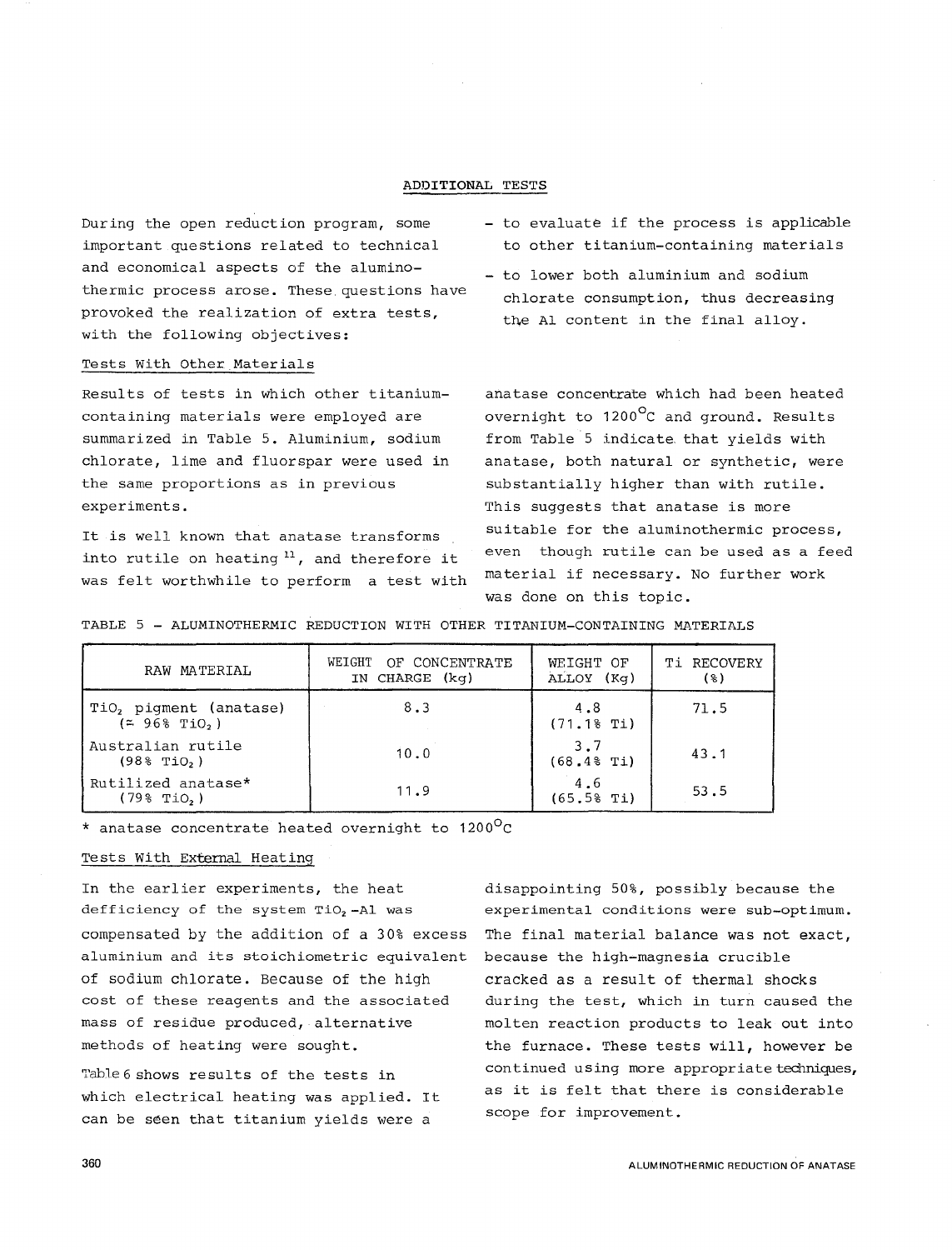| RAW MATERIAL                                                               | WEIGHT OF CONCENTRATE<br>IN CHARGE $(g)$ | WEIGHT OF<br>ALLOY (g) | <b>Ti RECOVERY</b><br>( १ ) |
|----------------------------------------------------------------------------|------------------------------------------|------------------------|-----------------------------|
| Anatase concentrate<br>$(83.6%$ TiO <sub>2</sub> )                         | 250                                      | 92<br>(67.98 Ti)       | 49.9                        |
| TiO <sub>2</sub> pigment (anatase)<br>$(2 968$ TiO <sub>2</sub> )          | 165                                      | 78<br>$(69.48$ Ti)     | 54.8                        |
| TiO <sub>2</sub> piqment (anatase)<br>$($ $\approx$ 96% TiO <sub>2</sub> ) | 160                                      | 66<br>$(70.28$ Ti)     | 50.3                        |

# TABLE 6 - ALUMINOTHERMIC REDUCTION UNDER EXTERNAL HEATING

#### CONCLUSIONS

- 1) With the use of the aluminothermic process to the reduction of Brazilian anatase concentrates, it is possible to produce an alloy containing 70% Ti, approximately, with titanium recoveries as high as 74%. Results using rutile as a starting material indicated recoveries of about 50%, only.
- 2) To make the reaction proceed efficiently, it was necessary to employ an extra heat supply, produced either chemically or electrically.
- 3) The optimum conditions using  $NaClO<sub>3</sub>$  as a chemical source of heat were:
	- concentrate + Al size: 40-60µ
	- aluminium: 10% over stoichiometric
	- NaClO<sub>3</sub>: 25% of the TiO<sub>2</sub> content
	- Cao: 30% the total aluminium
	- $-$  CaF<sub>2</sub>: 15% of the total aluminium
- 4) The use of electrical heating was only briefly investigated, but showed sufficient promise for new experiments to be carried out in this way.
- 5) The product alloy has potential as a source of pure titanium metal or as a direct additive in the preparation of certain alloyed steels, provided the contaminants  $(P, S...)$  level meet specifications.
- 6) The product slag can be a potencial source for recovering the rare earths initially contained in the anatase concentrate.

### ACKNOWLEDGEMENTS

The authors are indebted to Companhia Vale do Rio Doce for permission to publish this work. Thanks are also due to

Messrs. A. Fonseca and J. Correa, whose dedication in conducting part of the experiments is greatly appreciated.